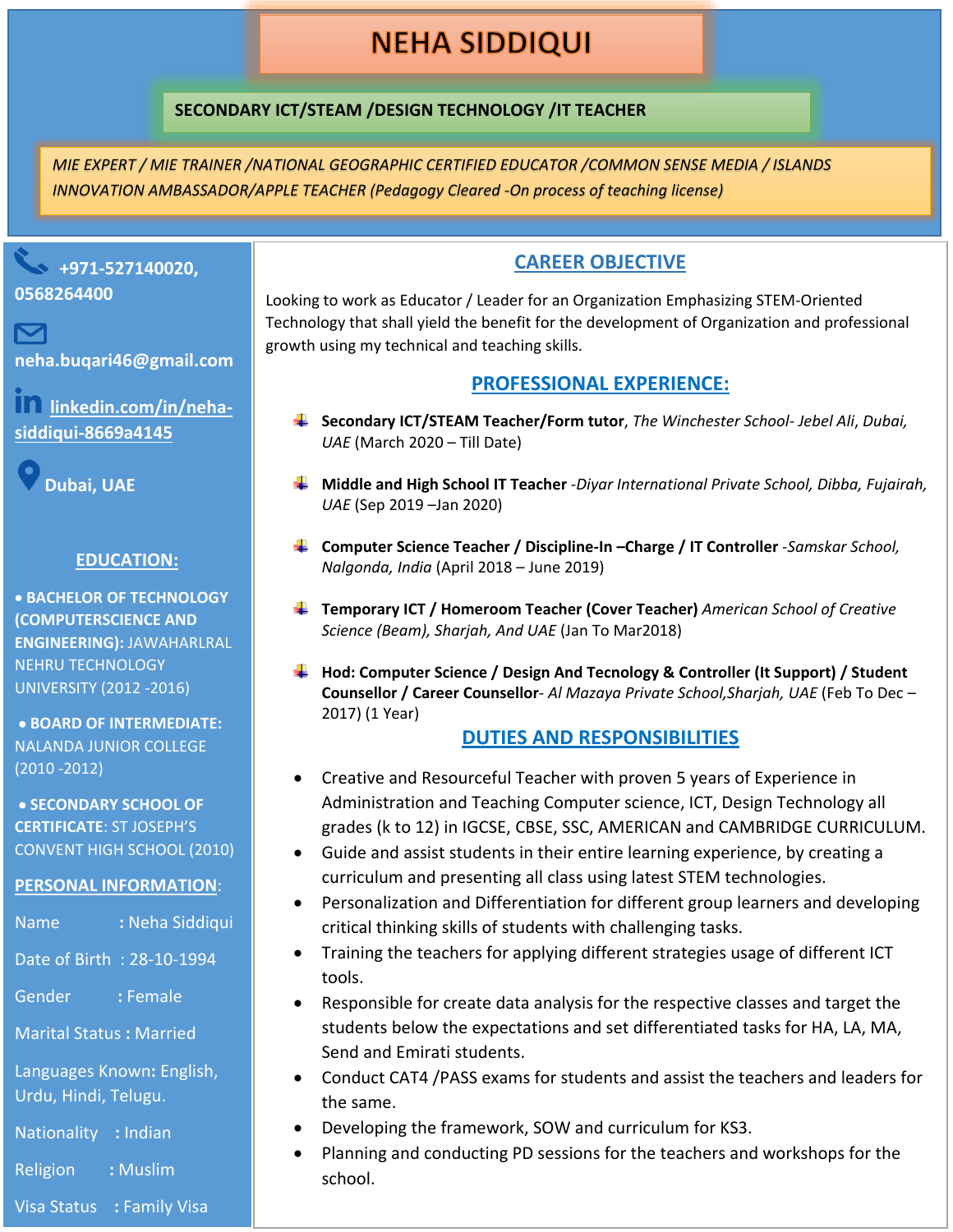#### **CORE COMPETENCIES:**

TEAM WORK •ADAPTABILITY •PATIENCE •MENTORING •STUDENT MANAGEMENT • COMMUNICATION •SELFDISCIPLINE •TIMEMANAGEMENT •ORGANISATION •CONSTANT LEARNING •INTERNET RESEARCH

## • CLASSROOM MANAGEMENT • COLLABORATION

•CREATIVE THINKING/

INNOVATION

•LEADERSHIP

•ADMINISTRATION

## **TECHNICAL SKILLS:**

 $\bullet$  C, C++

- HTML, CSS
- PYTHON, SCRATCH
- WINDOWS
- **GRAPHIC DESIGN**
- STEM / STEAM
- MACHINE LEARNING
- ARTIFICIAL INTELLIGENCE
- MS OFFICE
- 3D PRINTING
- PROJECT MANAGEMENT
- SOCIAL MEDIA
- Ensuring that class materials are up to date, review curriculum and demonstrating Professionalism with others.
- Using CCSS and NGSS Standard of Teaching with STEAM & STEM.
- Completed many tasks such as taking attendances, assigning homework, giving feedback and communicating effectively with students at all levels of understanding.
- Evaluate and grade students' class work, laboratory work, assignments, and papers.
- Initiate, facilitate, and moderate classroom discussions.
- Maintain regularly scheduled office hours in order to advise and assist students.
- Collaborate with colleagues to address teaching and research issues.
- Interact with students, parents and communities regularly.
- Planning the lessons and Conducting exams for MAP testing / CAT 4 & PROCTORING.
- Ensure students achieve their objectives and goals.
- Implement best teaching practices to enhance student-learning processes.
- Adapted learning strategies and grouping students, conducted collaborative tasks.
- Differentiated the activities into three ability levels of students.
- Strong hands on experience in implementing dash boarding, and reporting using Microsoft Advanced Excel and reports on Governors meeting for the School.
- Good experience using active boards, latest technologies.
- Expert in Managing Social Media.
- Focused on PDP goals and implement them during teaching practice such as transition between the activity time and circle area, formative and summative assessments.
- Effective usage of ICT Tools and Distance Learning Expert.

# **ACHIEVEMENTS:**

- Appreciation Letter from Gems Education- Principal and CEO in 2021.
- Appreciation Letter from Gems Education- Principal and CEO in 2020.
- Appreciation PD certificates from Gems Education 2020-2021
- Shortlisted semi-finalist for techgig contest 2021.
- Awarded in Science Fair Competition at District Level in 2008.
- District level Basketball Champion in 2012.
- 3rd Prize in short film "Smoking The Bitter Truth" in State Level Competition in SRUJANA FEST 2013.
- 3rd Prize in paper presentation on "LI-FI Technology" in District and State Level in SRUJANA FEST 2013.
- Participation Certificate in short film "Brain Storming" District and State Level in SRUJANA FEST2015.
- Teacher of the Month Certificate in 2017 at Al Mazaya Private School.
- Star Teacher of the month 2020 at The Winchester school jebel Ali
- Star Teacher of the month 2021 at The Winchester school